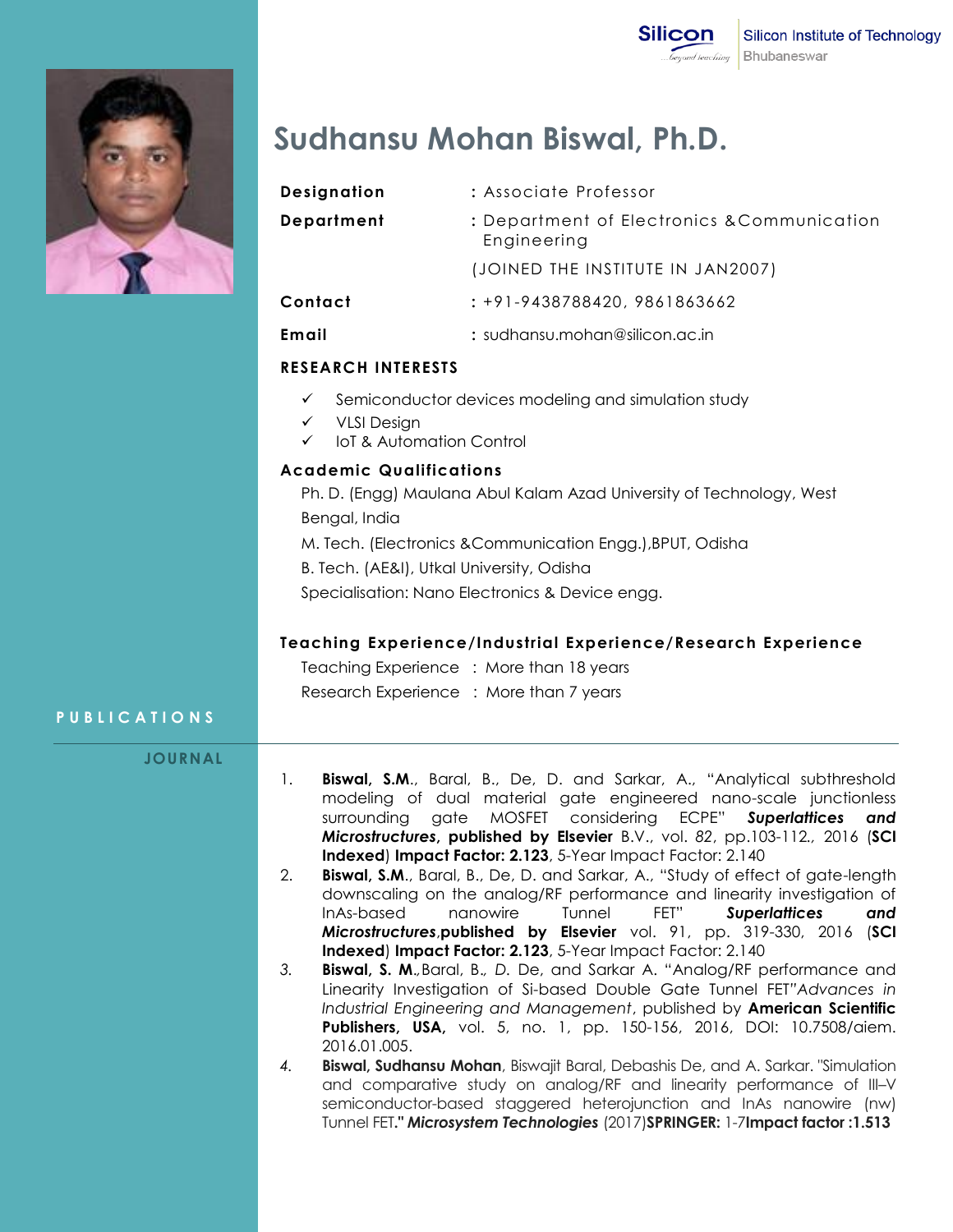- 5. Baral. B**.***,***Biswal. S,**De. D*, and* Sarkar. A. "Effect of gate-length downscaling on the analog/RF and linearity performance of InAs-based nanowire tunnel FET*"International Journal of Numerical Modelling: Electronic Networks, Devices and Fields,* **published by John Wiley & Sons Inc.,** vol. 30, no. 3-4, 2016, doi: 10.1002/jnm.2186,.(**SCI Indexed**) **Impact Factor: 0.833.**
- 6. Baral, B.*,* **Biswal, S. M**.*,* De, D.*, and* Sarkar A. " RF/Analog and Linearity performance of a Junctionless Double Gate MOSFET*" Simulation: Transactions of the Society for Modeling and Simulation International*" published by **SAGE Publications, United Kingdom,** vol. 1-9, 2017 **(SCI Indexed) Impact Factor: 0.713**
- *7.* Baral, B.*,* **Biswal, S. M**.*,* De, D.*, and* Sarkar A. "Effect of gate length downscaling on RF/Analog and Linearity performance of a Junctionless Double Gate MOSFET for Analog/mixed signal System-on-chip applications & it's comparative study with conventional Mosfet*"Advances in Industrial Engineering and Management*, published by **American Scientific Publishers, USA** vol. 5, no. 1, 2016, pp. 130-137, DOI: 10.7508/aiem.2016.01.005.
- 8. Swain, S., **Biswal, S. M**.*,Das*S.,Adak S.,Baral B. " Performance Comparasion of InAs based DG-MOSFET with respect to SIO2 and Gate stack configuration*"***Journal of Nanoscience & Nanotechnology-Asia,published by Betham Science.**Vol.9, 2019**(SCI Indexed) Impact factor : 0.78**
- 9. Misra,S., **Biswal S.M**.,Baral B.,Swain S.,Sarkar A,Pati S. "Analytical modelling of Cyl-JLAMOSFET in subthreshold region using distinct device geometry"**Journal of Computaional Electronics:SPRINGER Publications,vol1- 14, 2020(SCI Indexed) Impact factor:1.86 DOI:**10.1007/s10825-020-01560-z
- 10. Parija, S.K., Swain, S.K., Adak, S**., Biswal, S.M**. and Dutta, P., 2021. Comparison Study of DG-MOSFET with and without Gate Stack Configuration for BiosensorApplications. **Silicon,Springerpp.1-12.**
- 11. Das, S.K., Nanda, U., **Biswal, S.M**., Pandey, C.K. and Giri, L.I., 2021. Performance Analysis of Gate-Stack Dual-Material DG MOSFET Using Work-Function Modulation Technique for Lower Technology Nodes. **Silicon**,**Springer** pp.1-9.
- 12. Misra, S., **Biswal, S.M.**, Baral, B., Swain, S.K. and Pati, S.K., 2021. Study of Analog/Rf and Stability Investigation of Surrounded Gate Junctionless Graded Channel MOSFET (SJLGC MOSFET). **Silicon,Springer pp.1-12.**
- 13. Parija, S.K., Swain, S.K., **Biswal, S.M**., Adak, S. and Dutta, P., 2022. Performance Analysis of Gate Stack DG-MOSFET for Biosensor Applications. **Silicon,Springer pp.1-9.**
- 14. Chand, N., Adak, S., Swain, S.K., **Biswal, S.M**. and Sarkar, A., 2022. Performance enhancement of normally off InAlN/AlN/GaN HEMT using aluminium gallium nitride back barrier. **Computers & Electrical Engineering**, **published by Elsevier98, p.107695**.
- 15. Bhol, K., Nanda, U., Jena, B., Tayal, S. and **Biswal, S.M**., 2022. Development of an analytical model of work function modulated GAA MOSFET for electrostatic performance analysis. **Physica** *Scripta***.**
- 16. Tripathy, D., Acharya, D.P., Rout, P.K. and **Biswal, S.M.**, 2022. INFLUENCE OF OXIDE THICKNESS VARIATION ON ANALOG AND RF PERFORMANCES OF SOI FINFET. **Facta Universitatis, Series: Electronics and Energetics, 35(1), pp.001- 011.**
- 17. **Sudhansu M. Biswal**, Satish K. Das, Sarita Misra, Umakanta Nandaand Biswajit Jena.2021. Study on Analog/RF and Linearity Performance of Staggered Heterojunction Gate Stack Tunnel FET The Electrochemical Society("ECS").**IOPPublishingLimitedECS Journal of Solid State Science and Technology, Volume 10**,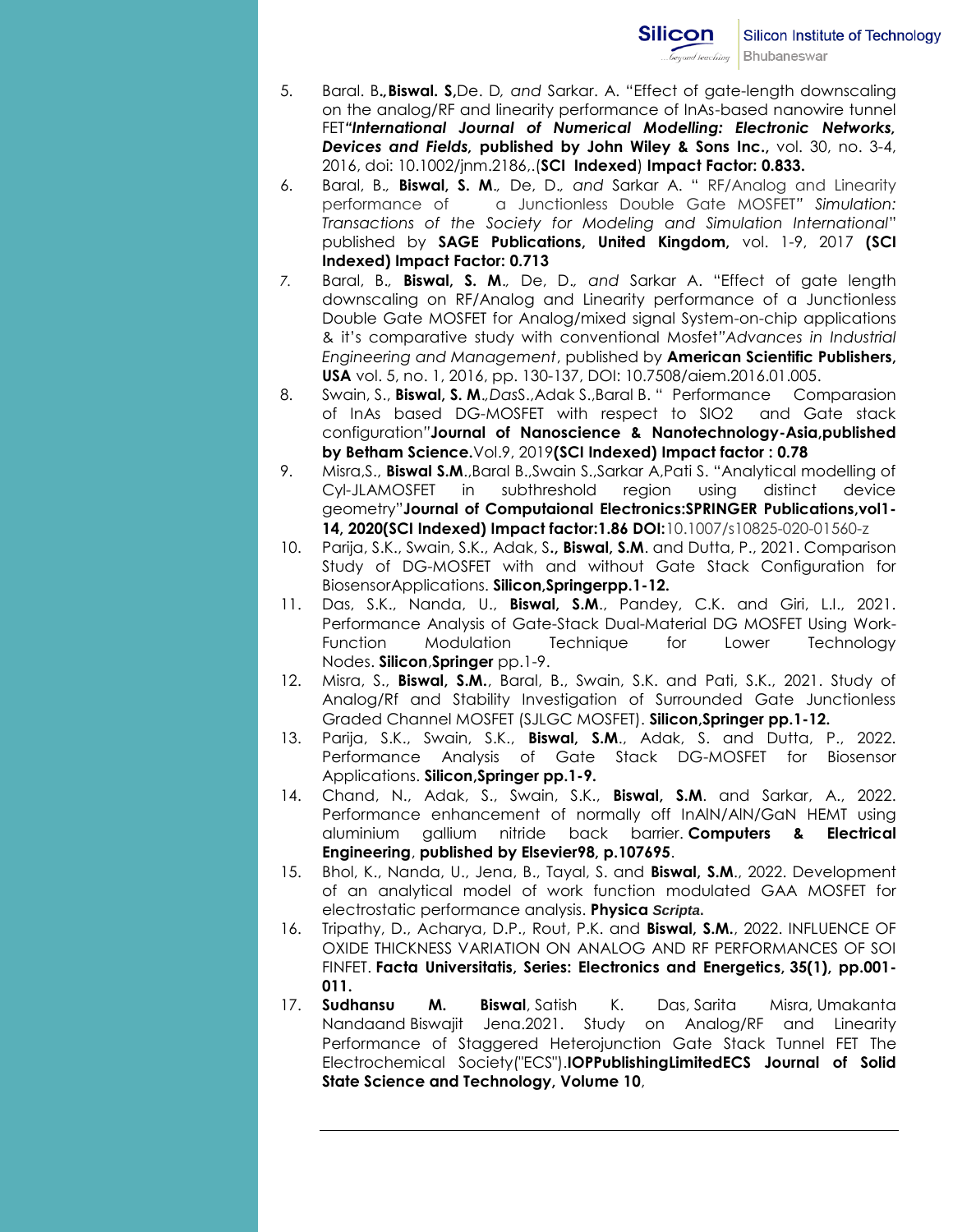- 1. **Sudhansu Mohan Biswal**, Biswajit Baral, et al. "Study of effect of gate-length downscaling on the Analog/RF performance of Tunnel FET." International conference Nanocon 014, Pune, 14<sup>th</sup>&15<sup>th</sup> October 2014.
- 2. Biswajit Baral, **Sudhansu M Biswal**, et al. " Effect of gate length downscaling on RF and Analog performance of a Junctionless Double Gate Mosfet for Analog/mixed signal System-on-chip applications." International conference Nanocon 014, Pune, 14th &15th October 2014
- 3. **Sudhansu Mohan Biswal**,Biswajit Baral, et al. " Simulation and comparative study on Analog/rF performance of Silicon and InAs nanowire Tunnel FET " TEQIP-II sponsored 1st International Conference on Nanocomputing & Nanobiotechnology (NanoBioCon-2016), (MAKAUT).
- 4. **Sudhansu Mohan Biswal**,Biswajit Baral,et al. " Analog/RFand Linearity Performance of staggered heterojunction Nanowire Tunnel FET for low power application." 2nd International conference on Devices for Integrated Circuits(DevIC-2017).
- 5. **Sudhansu Mohan Biswal**,Biswajit Baral, et al. " Analog/RF performance and linearity investigation of Si-based double gate Tunnel FET " 1st International conference on Devices for Integrated Circuits(DevIC-2016).
- 6. Biswajit Baral,**Sudhansu Mohan Biswal**, et al. " Performance Investigation of III-V Heterosturucture Underlap Double GateMOSFET for System-On-Chip Application." 2nd International conference on Devices for Integrated Circuits(DevIC-2017).
- 7. Biswajit Bara**l**, **Sudhansu Mohan Biswal**, et al. "Performance Analysis of Downscaled Triple Material Double Gate Junctionless MOSFET using High-K for Analog/mixed signal System-on-chip Applications." TEQIP-II sponsored 1st International Conference on Nanocomputing & Nanobiotechnology (NanoBioCon-2016). (MAKAUT)
- 8. Biswajit Baral,**Sudhansu M Biswal**, et al. " Effect of gate length downscaling on RF and Analog performance of a Junctionless Double Gate Mosfet for Analog/mixed signal System-on-chip applications." International conference Nanocon 014, Pune, 14<sup>th & 15th</sup> October 2014. Payel Chand,
- 9. Nikhil Agarwal, Biswajit Baral,**Sudhansu Mohan Biswal**"Comparative Study of Gate Underlap and Overlap in Junction-less DG-MOSFET with High k-Spacer through simulation" National conference on Recent Advances on electrical and electronics engg. (NCRAEEE-15), 27<sup>th</sup> -28<sup>th</sup> March, 2015, GIFT, Bhubaneswar.
- 10. B.Baral, P.priya, R.Nayak, S. Pradhan, **S.M.Biswal** "Impact of Gate engineering on Analog, RF & Linearity Performance of Nanoscale Barriered TM-Heterostructure DG-MOSFET"IEEE International Conference on Communication and Electronics System(ICCES-2017),19th-20th October 2017,Coimbatore.
- 11. B.Baral, **S.M.Biswal,** P.Priya, S.K.Swain, S.Mishra "Impact of variation in barrier thickness on a Gate-Engineered TM-DG Heterostructure MOSFET to suppress SCEs and Analog, RF, Linearity performance investigation for SOC applications" IEEE Electron Device Kolkata Conference, (EDKCON-2018), 24th-25th Nov 2018, Kolkata.
- 12. S.K.Swain, S. Adak, **S.M.Biswal**, B.Baral, S.Parija "Comparision of Linearity Performance of InP Based DG MOSFETs with Gate Stack SIO2 and HfO2" IEEE Electron Device Kolkata Conference, (EDKCON-2018), 24<sup>th</sup>-25<sup>th</sup> Nov 2018, Kolkata.
- 13. **S.M.Biswal**, B.Baral, S.K.Swain, S.K.Pati "Performance Analysis of Down Scaling Effect of Si Based SRG Tunnel FET." IEEE Electron Device Kolkata Conference, (EDKCON-2018), 24<sup>th</sup>-25<sup>th</sup> Nov 2018, Kolkata.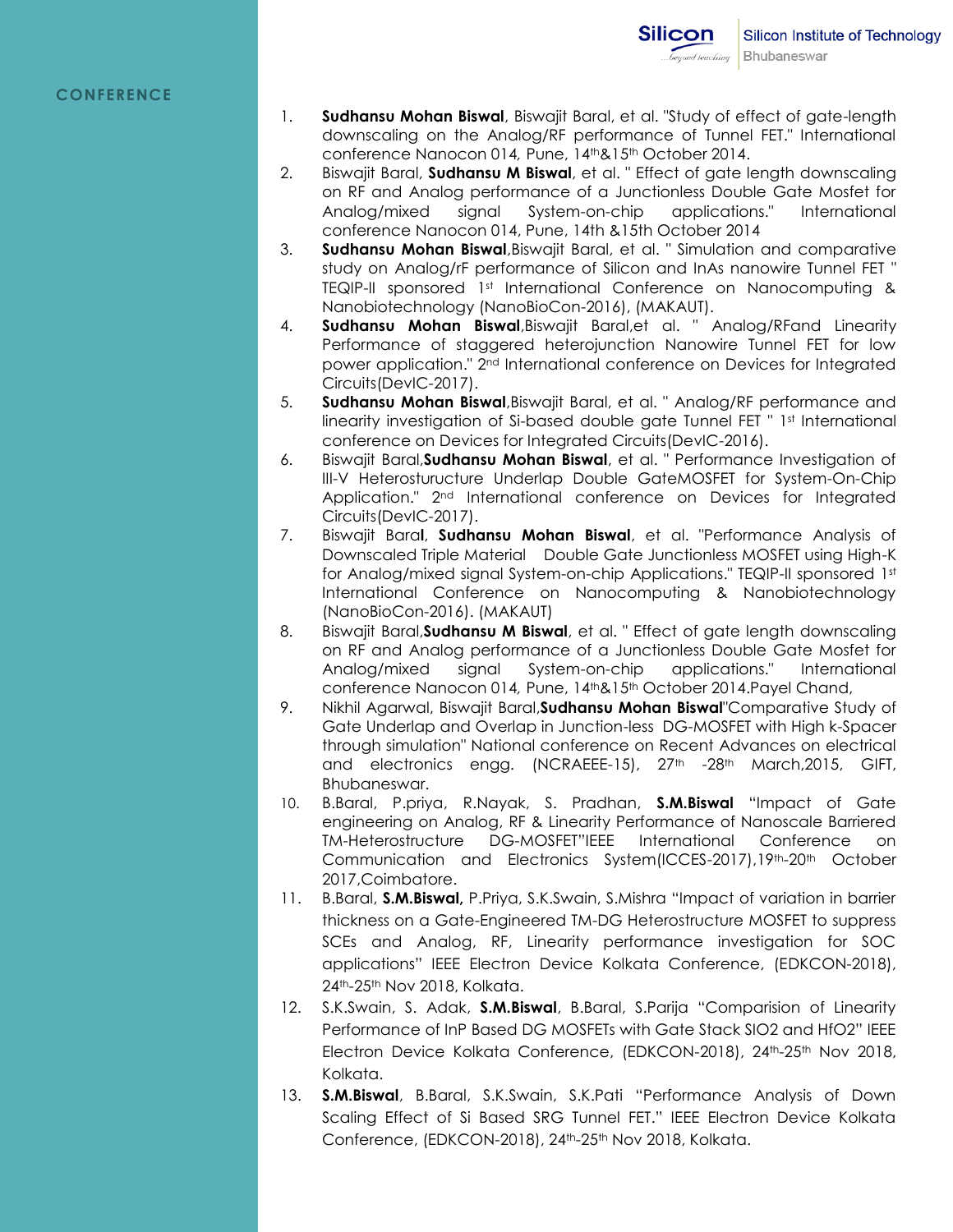- 14. S.Mishra, **S.M.Biswal**, B.Baral, S.K.Swain, S.K.Pati "Study of Effect of Down Scaling on the Analog/RF Performance of Gate All Around JL MOSFET." IEEE Electron Device Kolkata Conference, (EDKCON-2018), 24<sup>th</sup>-25<sup>th</sup> Nov 2018, Kolkata.
- 15. B.Baral, P.priya, R.Nayak, S. Pradhan**,S.M.Biswal** "Impact of Gate engineering on Analog, RF & Linearity Performance of Nanoscale Barriered TM-Heterostructure DG-MOSFET"IEEE International Conference on Communication and Electronics System(ICCES-2017), 19th-20th October 2017, Coimbatore
- 16. Swain, Sanjit Kumar, Sarosij Adak, **Sudhansu Mohan Biswal**,Biswajit Baral,and Saradiya Parija. "Comparison of Linearity Performance of InAs Based DG-MOSFETs with Gate Stack, SiO2 and HfO2." In 2018 IEEE Electron Devices Kolkata Conference (EDKCON), pp. 242-246. IEEE, 2018.
- 17. Das, Satish Kumar, **Sudhansu Mohan Biswal**, Sanjit Kumar Swain, andBiswajit Baral. "Analysis of Junction-Less Triple-Material Cylindrical Surrounding Gate MOSFET." In International Conference on Intelligent Computing and Communication Technologies, pp. 803-812. Springer, Singapore, 2019.
- 18. **Biswal, Sudhansu Mohan**,Biswajit Baral, Sanjit Kumar Swain, and Sudhansu Kumar Pati. "Performance Analysis of Down Scaling Effect of Si based SRG Tunnel FET." In 2018 IEEE Electron Devices Kolkata Conference (EDKCON), pp. 344-348. IEEE, 2018.
- 19. **Biswal, Sudhansu Mohan**, Sanjit Kumar Swain,Biswajit Baral,Debasish Nayak, Umakanta Nanda, Satish Kumar Das &Dhananja Tripthy."Performance Analysis of Staggered Heterojunction based SRG TFET biosensor for health IoT application." In 2019 Devices for Integrated Circuit (DevIC), pp. 493-496. IEEE, 2019.
- 20. Nayak, Debasish, Umakanta Nanda, Prakash Kumar Rout, **Sudhansu Mohan Biswal,** Dhananjaya Tripthy, Sanjit Kumar Swain,Biswajit Bara**l**, and Satish Kumar Das. "A Novel Driver less SRAM with Indirect Read for Low Energy Consumption and Read Noise Elimination." In 2019 Devices for Integrated Circuit (DevIC), pp. 314-317. IEEE, 2019.
- 21. Tripathy, Dhananjaya, Debasish Nayak, **Sudhansu Mohan Biswal**, Sanjit Kumar Swain,Biswajit Baral, and Satish Kumar Das. "A Low Power LNA using Current Reused Technique for UWB Application." In 2019 Devices for Integrated Circuit (DevIC), pp. 310-313. IEEE, 2019.
- 22. Baral, Biswajit, **Sudhansu Mohan Biswal**, Sanjit Swain, Satish Kumar Das, Debasish Nayak, and Dhananjaya Tripathy. "RF/Analog & Linearity performance analysis of a downscaled JL DG MOSFET on GaAs substrate for Analog/mixed signal SOC pplications." In 2019 Devices for Integrated Circuit (DevIC), pp. 505-509. IEEE, 2019.
- 23. Das, Satish K., Sanjit K. Swain,**Sudhansu M. Biswal,**Debasish Nayak,Umakanta Nanda,Biswajit Baral, and Dhananjaya Tripathy. "Effect of High-K Spacer on the Performance of Gate-Stack Uniformly doped DG-MOSFET."In 2019 Devices for Integrated Circuit (DevIC), pp.365-369. IEEE, 2019.
- 24. Chand, N., Swain, S.K., **Biswal, S.M**., Sarkar, A. and Adak, S., 2021, May. Comparative study on analog & RF parameter of InAlN/AlN/GaN normally off HEMTs with and without AlGaN Back barrier. In 2021 Devices for Integrated Circuit (DevIC) (pp. 616-620). IEEE.
- 25. Tripathy, D., Rout, P.K., Nayak, D., **Biswal, S.M**. and Singh, N., 2021, May. The impact of oxide layer width variation on the performance parameters of FinFET. In 2021 Devices for Integrated Circuit (DevIC) (pp. 577-580). IEEE.